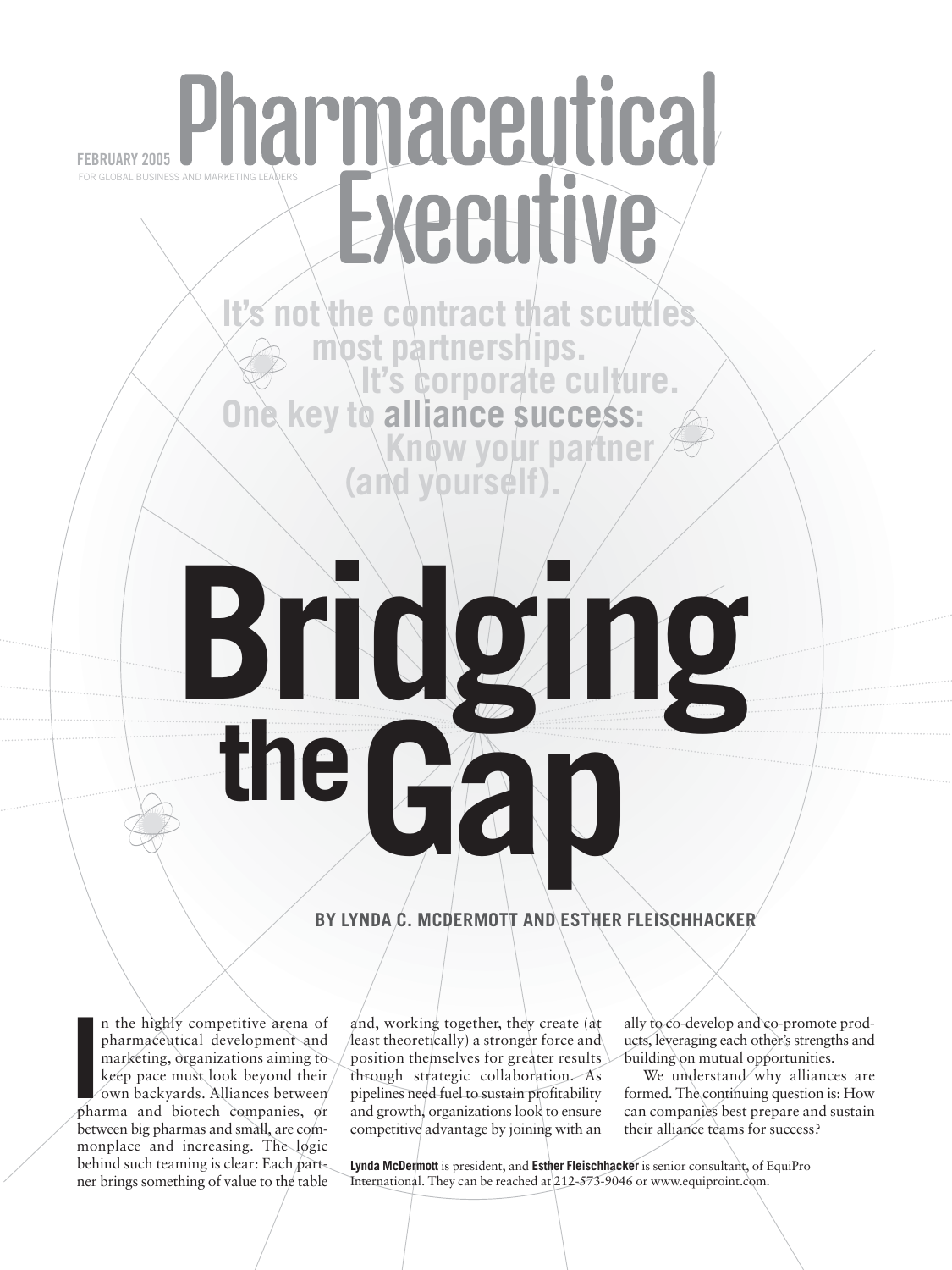### **Case Study: A Tale of Two Cultures**

**The chart below shows how the two sides of a potential strategic alliance evaluated their own corporate cultures. What do their answers suggest for the partnership? The authors' answers are on pages 86 and 88.**

| <b>BIG PHARMA</b>                    | <b>CREATING A VISION</b>       | <b>SMALL PHARMA</b>      |
|--------------------------------------|--------------------------------|--------------------------|
|                                      | <b>Traditional</b>             |                          |
|                                      | Innovative                     |                          |
|                                      | <b>Technical</b>               |                          |
|                                      | <b>Self</b>                    |                          |
|                                      | <b>Strategic</b>               |                          |
|                                      | DEVELOPING FOLLOWERS           |                          |
|                                      | <b>Persuasive</b>              |                          |
|                                      | Outgoing                       |                          |
|                                      | <b>Excitement</b>              |                          |
|                                      | <b>Restraint</b>               |                          |
|                                      | <b>IMPLEMENTING THE VISION</b> |                          |
|                                      | <b>Structuring</b>             |                          |
|                                      | <b>Tactical</b>                |                          |
|                                      | Communication                  |                          |
|                                      | <b>Delegation</b>              |                          |
|                                      | <b>FOLLOWING THROUGH</b>       |                          |
|                                      | Control                        |                          |
|                                      | Feedback                       |                          |
|                                      | <b>ACHIEVING RESULTS</b>       |                          |
|                                      | <b>Management Focus</b>        |                          |
|                                      | <b>Dominant</b>                |                          |
|                                      | Production                     |                          |
|                                      | <b>TEAM PLAYING</b>            |                          |
|                                      | Cooperation                    |                          |
|                                      | Consensual                     |                          |
|                                      | <b>Authority</b>               |                          |
|                                      | <b>Empathy</b>                 |                          |
| <b>SOURCE:</b> EquiPro International |                                | A PharmExec Graphic vil- |
|                                      |                                |                          |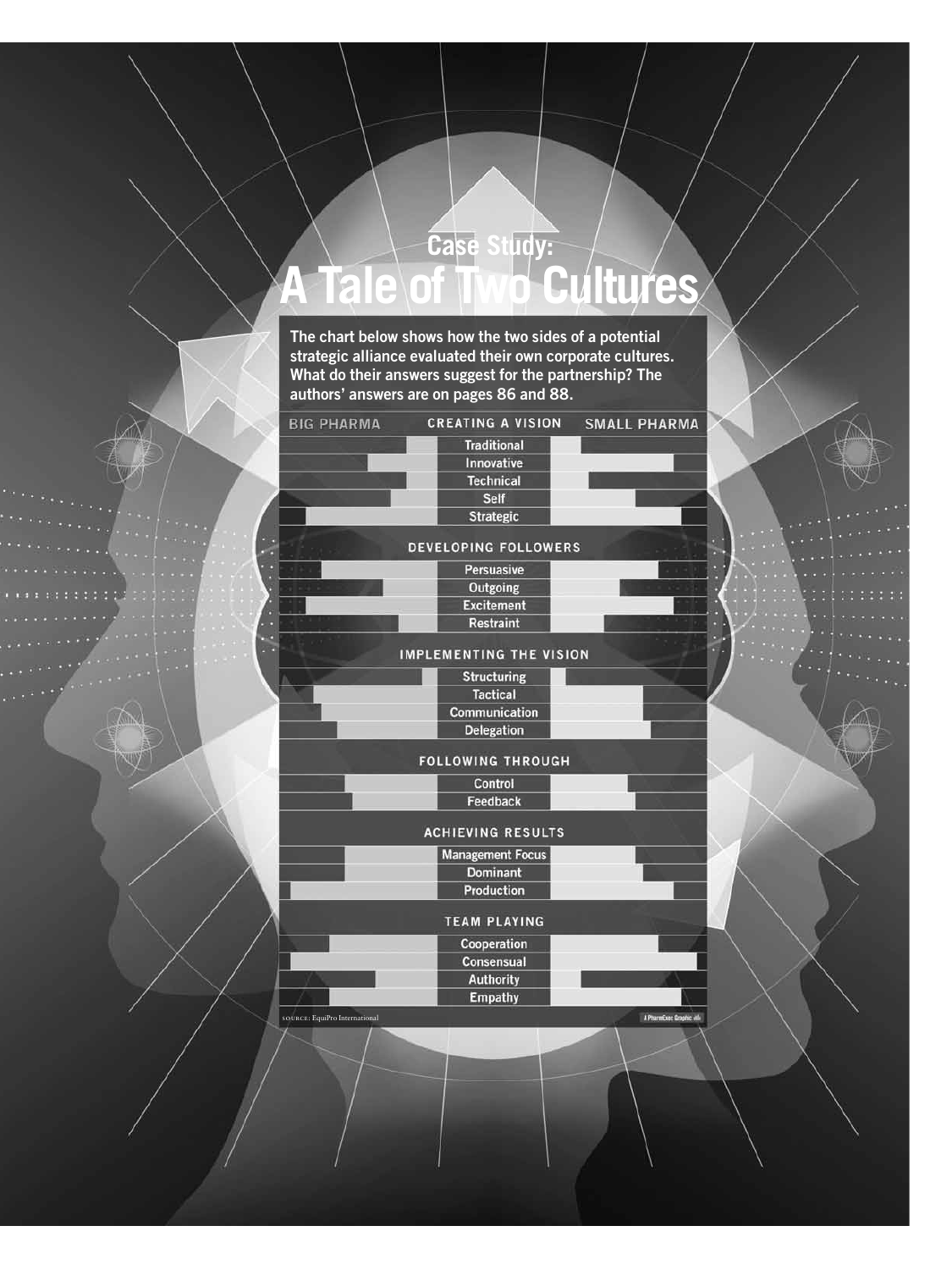One of the biggest challenges in creating successful alliance teams is the ability of brand and senior management from each company to understand and manage the issue of cultural compatibility. "It takes two to tango," says the old adage. But what happens if one partner excels at tap-dancing, while the other prefers a stately waltz? At best, there's the chance for each to learn some new steps; at worst, the partners won't even agree on what tune to play.

Culture is "the integrated pattern of human behavior that includes thought, speech, action, and artifacts." Or, as Marvin Bower, former managing director of McKinsey & Company once said: "It's the way we do things around here." Extending to alliances, it's how the behaviors, values, and operating procedures of two separate entities interact.

Effective teamwork doesn't happen by accident. Ignoring cultural issues overlooks the fact that however strategic and viable the mission at hand, it's up to the people involved in the alliance team, with all their individual talents, skills, foibles, and tendencies, to align and move forward on the shared agenda thrust upon them. The lawyers who wrap up the deals on alliance contracts are understandably focused on the bottom line—specifically,

how will this deal enhance the company's financial performance? Meanwhile, the joint team tapped to carry out the deal is subject to a host of pressures, the most fundamental of which is that their ability to get work done *together*—as a team will determine their ultimate success.

Once a deal is in place, close and immediate attention to potential cultural issues confronting an alliance team offers a huge jump-start toward success. Too often, however, no attention is paid. The alliance is announced. Individuals from each side are thrown, willingly or otherwise, into the fray. Groups of functional experts from each company are now expected to work in lockstep, as a team collaborating, communicating, managing conflict, making decisions, effecting strategy—without regard to how such operational procedures are normally conducted within each respective camp. Certain "mechanical" processes, such as forecasting, budgeting, information technology systems, usually have to be put in place right away. Yet the team itself is expected to "bond" and "grow together" without even the corporate equivalent of a ceremonial "Kumbaya" around the campfire to commemorate the union.

Given the enormous costs associated with failed alliances—of which statistics tell us there are many—addressing the cultural fit of the allied companies is ultimately a fiscally responsible course of action.

#### **Cultural Compatibility**

EquiPro recently worked with the newly formed senior management steering committee of an alliance team comprised of members from a big pharma and a small pharma. Their charter was to ensure the success of a new drug by providing strategic direction; challenging and approving the brand plans and key business decisions; and creating winning external/ internal conditions across both organizations.

As part of the "team jump-start" process (an off-site meeting to align their goals), we suggested that team members examine each other's culture to anticipate areas of potential compatibility and conflict. We used the Leadership Culture Questionnaire, a validated survey developed by the Management Research Group (MRG). The survey measures 22 specific cultural practices within five leadership functions—creating a vision, developing fellowship, implementation, followthrough, and team-playing. The survey results indicated which cultural practices were strongest in each company. These practices were assumed to reflect the lead-

## **Reading the Culture**

**The chart on page 85 shows how executives from both sides of an alliance—a large pharma company and a small pharma company—assessed their organizations' cultures. Here, the authors analyze what cultural similarities and differ-**



#### **Consensual:**

Both organizations tend to be highly consensual. For the alliance team it might indicate a tendency to agree with one another too easily. Given the complexities of their decisions, this could be dangerous if not all aspects of an issue are explored and discussed.

#### **Structuring:**

It seems that neither organization is very process-oriented, and neither operates in an organized, systematic fashion. This could cause confusion in decision making and action planning. Clear operating procedures and processes will help avoid pitfalls. **ences mean for the alliance.**<br> **Example 2018** aspects of an issue are explored procedures and processes and discussed.<br> **Example 2018** aspects of an issue are explored procedures and processes will help avoid pitfalls.

## **STRENGTHS STRENGTHS**

#### **Similar Profiles:**

Both organizations have similar profiles—which is surprising, given the differences in size and structure. That's a plus. Both organizations exhibit cultural and style similarities that can facilitate basic understanding

#### **Persuasive and Excitement:**

Both organizations seem able to inspire and display a high level of energy, intensity, and enthusiasm. Differences can be overcome by keeping the goal in mind. Leaders exhibit a vested attitude in their goals, and are able to articulate that internally as well as to stakeholders.

#### **Innovative:**

The scores imply that both organizations are on the same page on how to evaluate problems. Both tend to think creatively, out of the box. The tendency is not to look to what has worked historically, but to try to find original and new solutions.

**»**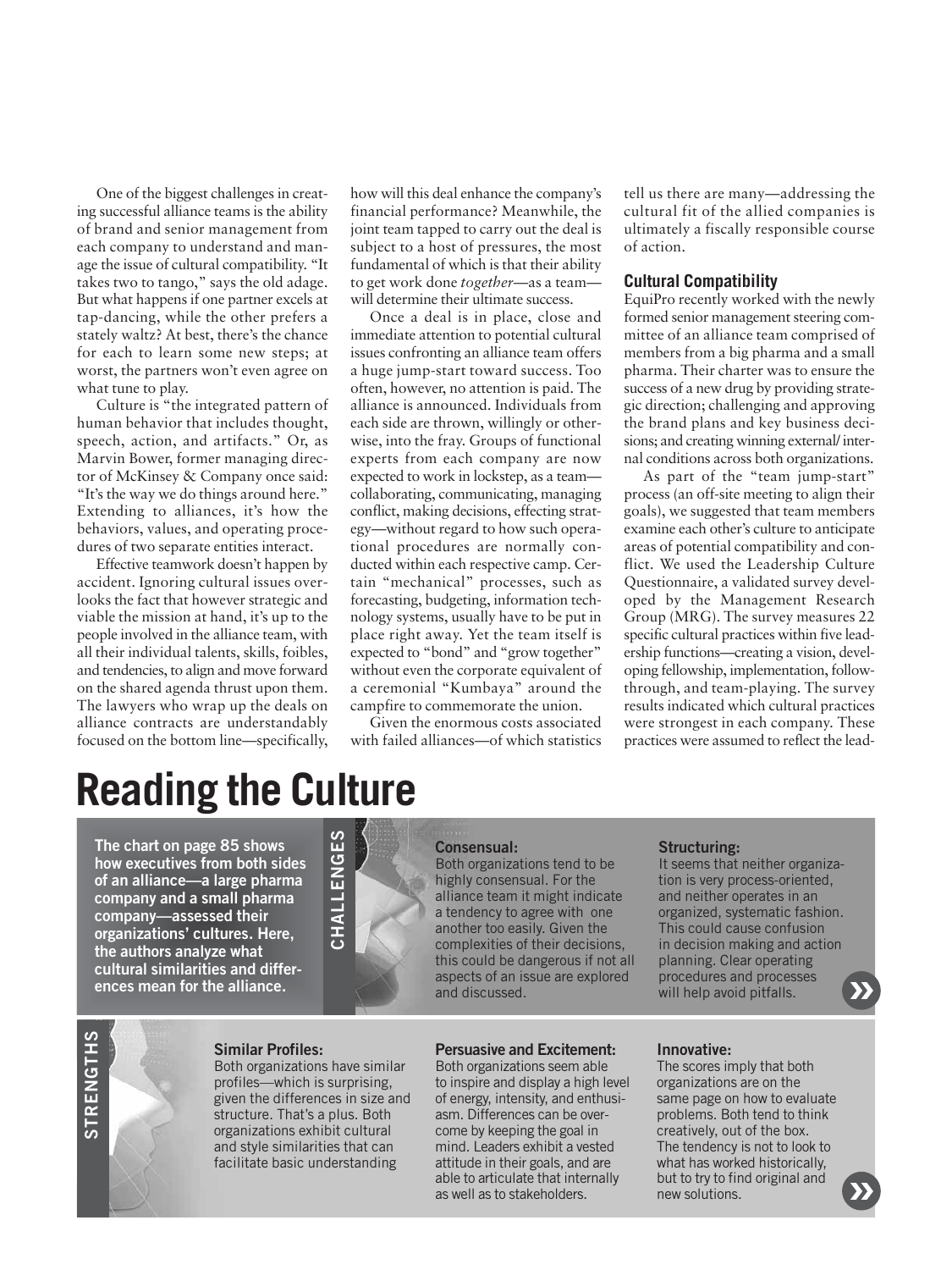ership values and behaviors of the senior management of each alliance partner.

The steering committee came together to explore particular strengths, challenges and potential implications for their collaboration, using the quantitative survey data for their discussion points and as a

common basis of analysis. Essentially, the issue was how to learn from the leadership culture data—that is, how to capitalize on their differences, adapt to and transfer new methods to the joint team, and become more effective in interacting with each other.

On the surface, these allies appeared strikingly different—the small pharma a fast-moving, entrepreneurial organization, the big pharma more conservative and accustomed to layers of decision-making. Surprisingly, the profiles generated using the culture survey proved strikingly similar (See "A Tale of Two Cultures," pg. 85). The team saw this similarity as a potential asset in some areas—and a potential liability in others. For example, the two organizations shared high scores on innovative problem solving, a positive factor in fostering new ways to approach their mutual objectives. Interestingly, especially with regard to big pharma team

members, the new partners also shared a trait of not being very process-oriented, indicating a need for the joint team to develop systematic ways to make decisions and determine strategy.

This illustrates the advantage of providing alliance teams with solid informa-

**An effective, high-performing alliance can generate a stronger bottom line outcome.**

tion about cultural style differences and similarities. It creates an opportunity to implement structures, processes, and norms that anticipate and help mitigate potential risks, threats, or incompatibilities inherent between the two allied partners. In turn, an effective, high-performing alliance can gener-

ate a stronger bottom-line outcome.

#### **Why Can't You Be More Like Us?**

Consider another case—one of cultures colliding: a small biotech with a promising new pipeline drug approaches a big pharma company with established marketing channels and deep pockets.

In this case, the issue of culture was never raised, even while the companies' differences in size and geographic locations raised immediate, implicit assumptions about cultural differences. For exam-

ple, though entrepreneurial in nature, the small biotech was risk-averse, academically oriented, and had a definite bent toward filling its ranks—in particular, its upper echelon leaders—with experienced people. Conversely, the big pharma had a broad enough talent pool to afford a few calculated risks and adhered to more of a "sink or swim" philosophy of indoctrinating managers. These distinct cultural characteristics showed up immediately on one of the team's first important tasks: agreeing on who should be on the team. Both kept to their usual practices—the small biotech tapping veteran talent, expecting them to roll up their sleeves and be productive team members, and the big pharma giving less experienced people stretch assignments for development, relying on senior management to provide hands-on coaching.

Beyond a lack of agreement about team-member selection, the companies' different philosophies converged to become a source of mutual frustration in several areas. Over time, the culture clash became painfully obvious and the team derailed. In a smart attempt to get to the crux of their problems, team members gathered off-site, where the senior management and team leaders from each camp stepped to a podium for a specific purpose:

#### **»Reading the Culture**



#### **Tactical:**

The tactical nature of the big company alliance team indicates that in implementation phases they might push for quick results. There's a danger that they will settle for an answer that is expedient rather than stepping back and really thinking things out. The small company team might balance this tendency but might get frustrated.

#### **Conservative:**

Both organizations exhibit a tendency to be innovative when solving problems but do not tend to look to what has worked in the past. Innovativeness is a great trait for any team, yet failing to review and learn from past experiences suggests the alliance may end up repeating the same mistakes.

#### **Communications:**

Both organizations sincerely believe in the importance of keeping others informed. They will spend time clearly defining expectations and articulating their ideas and views. This important asset will help the alliance's effectiveness greatly. Communicating across organizational boundaries is one of the most important success factors—and this alliance team exhibits the skill-set.

#### **Empathy:**

Both organizations demonstrate the tendency have an active concern for people and their needs and to form close and supportive relationships. This is a definite asset for the alliance team, because it indicates a strong foundation of support and encouragement for one another which can reach beyond company boundaries.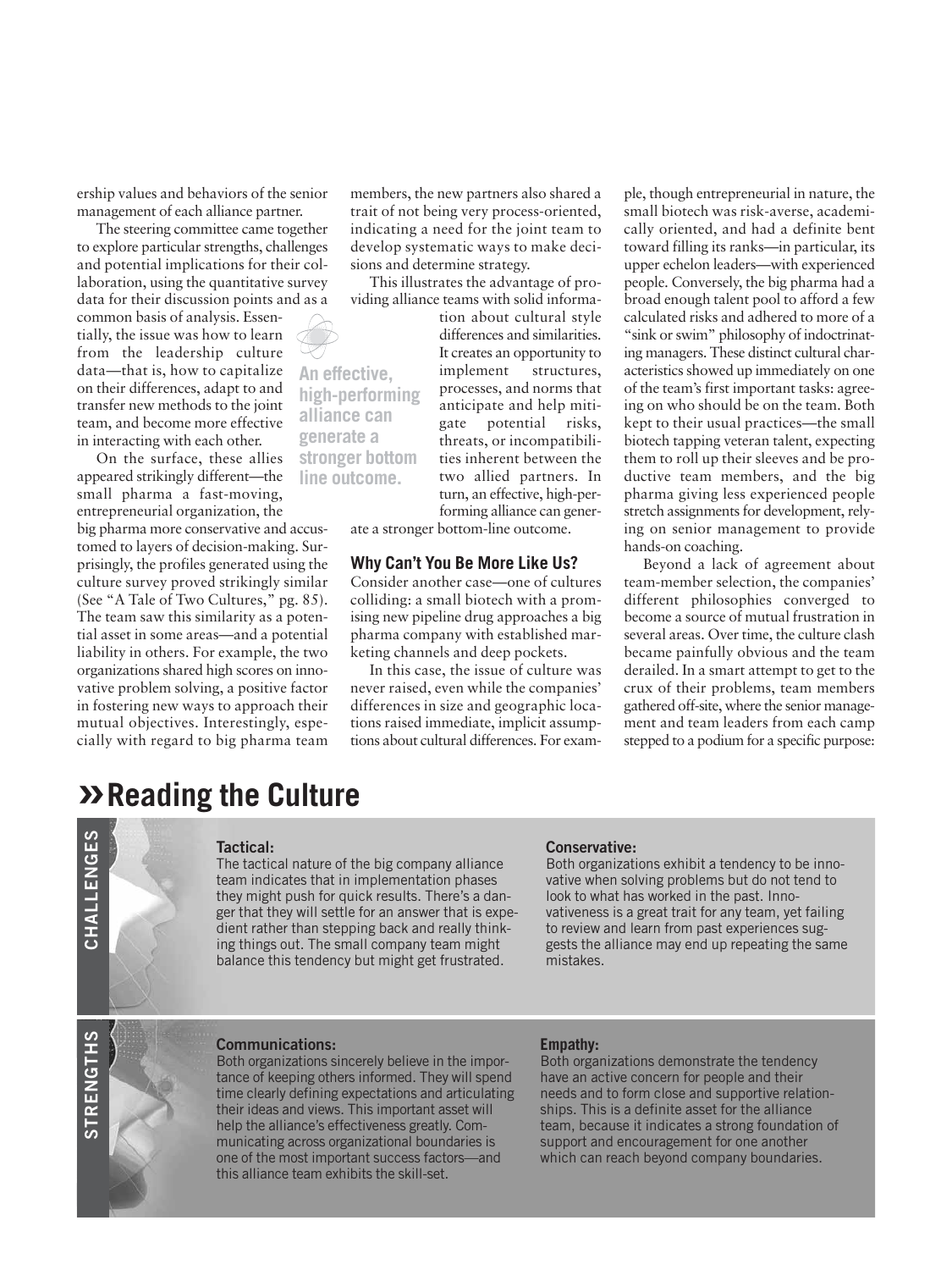to explain their respective organizational cultures, describing "the way we do things around here" and then relating that back to the alliance.

One important result of the experience was that the alliance team moved from a stubborn perspective of "Why can't you be more like us?" to realizing that the team was formed specifically because: "You're not like us—and that's okay." The point was to recognize and respect their differences and then leverage them for the good of the alliance.

The open communications enabled a newfound trust and a focus on shared values, and their collective cause became the basis for their work going forward. They acknowledged, belatedly, that perhaps if they had examined their cultural issues from the start, the team could have spent significantly less time, money and frustration and been that much further ahead on their project goals.

#### **Getting to Know You…**

When examining the cultural fit of an alliance team, the objective is not to change the organizational culture of the other party. Alliances are not intended to last forever. Both organizations will retain their respective identities. Cultural differences are, at their core, differences in leadership values. It is important to acknowledge and make transparent and explicit the leadership values of each alliance partner—including the fact that those values propelled each partner to a level of success that made the alliance attractive in the first place. To do this, EquiPro frequently uses a Culture Appreciation Exercise to facilitate learning about each other's organization, separate realities from perceptions, and determine how to make differences between the two work for the alliance.

In some cases, specific process changes can set team members on the right track.

For example, we worked with an alliance team that was on its way to developing a blockbuster in a niche therapeutic market. When team members came together every two months for face-to-face meetings,

they seemed to operate as an integrated and compatible team. Yet the minute they walked out the door, they were already feeling the tug of their own organizational cultures. Despite their satisfaction in the team setting, members on each side faced line managers who wanted to wield more power over the alliance and perceived "the other company" as having

conflicting goals and interests from their own. Once team members were "back home," the strength of their organizational cultures held sway. Frustration set in and team trust began to erode.

EquiPro's Team Effectiveness/Cultural Diagnosis brought this to the surface. We then put in place a more structured communications and decision-making process that helped to keep the team more aligned and counter-balance their cultural pulls.

#### **Back to the Future**

Alliance teams are, by definition, temporary in nature—even if "temporary" can mean up to a decade or more. Still, in terms of the influence team leaders and members have on the outcome of their business charter, an alliance team operates no differently than an individual company. A leadership "loop" exists within every organization: leadership values and behaviors establish a particular organizational culture; that culture, in turn, influences the motivation and capabilities of employees charged with getting the work done; their level of motivation and capabilities determines the level of performance; and the performance

results feed back into the loop to corroborate or modify existing leadership values and behaviors.

Within a single organization, the perpetual domino effect of this model is

**Alliances are not intended to last forever, and the objective of "cultural fit" is not to change the other organization.**

straightforward. Extended to an alliance team, however, two separate cultures are in play and, where disparities exist between them, two sets of messages are delivered and conflict is bound to emerge. Examining cultural disparities as well as areas of likemindedness and similar modus operandi—enables

a team to mesh and come "into the loop" with a consistency of purpose and influence.

One alliance team adopted the motto: "Beat the competition with the brand, and do no harm to our partner." Not a bad idea, but also not really a best-case scenario. As the industry gains more experience in alliance management, companies need to aspire to be "partners of choice" and to develop a credo of guiding principles that govern how their teams enter into and carry out a cross-cultural alliance. In recent years there has been a dramatic increase in the degree to which pharma companies rely on other organizations to supplement pipelines and commercial capabilities, and the trend shows no signs of slowing. Financial potential will continue to dominate deal decisionmaking. What pharma is still learning is how excellence in alliance management which includes managing cultural differences—can reduce many of the risk factors involved in any major partnership.  $\odot$ 

© Reprinted from PHARMACEUTICAL EXECUTIVE, February 2005 AN ADVANSTAR <sup>2</sup> PUBLICATION Printed in U.S.A.

Copyright Notice Copyright by Advanstar Communications Inc. Advanstar Communications Inc. retains all rights to this article. This article may only be viewed or printed (1) for personal use. User may not actively save<br>any